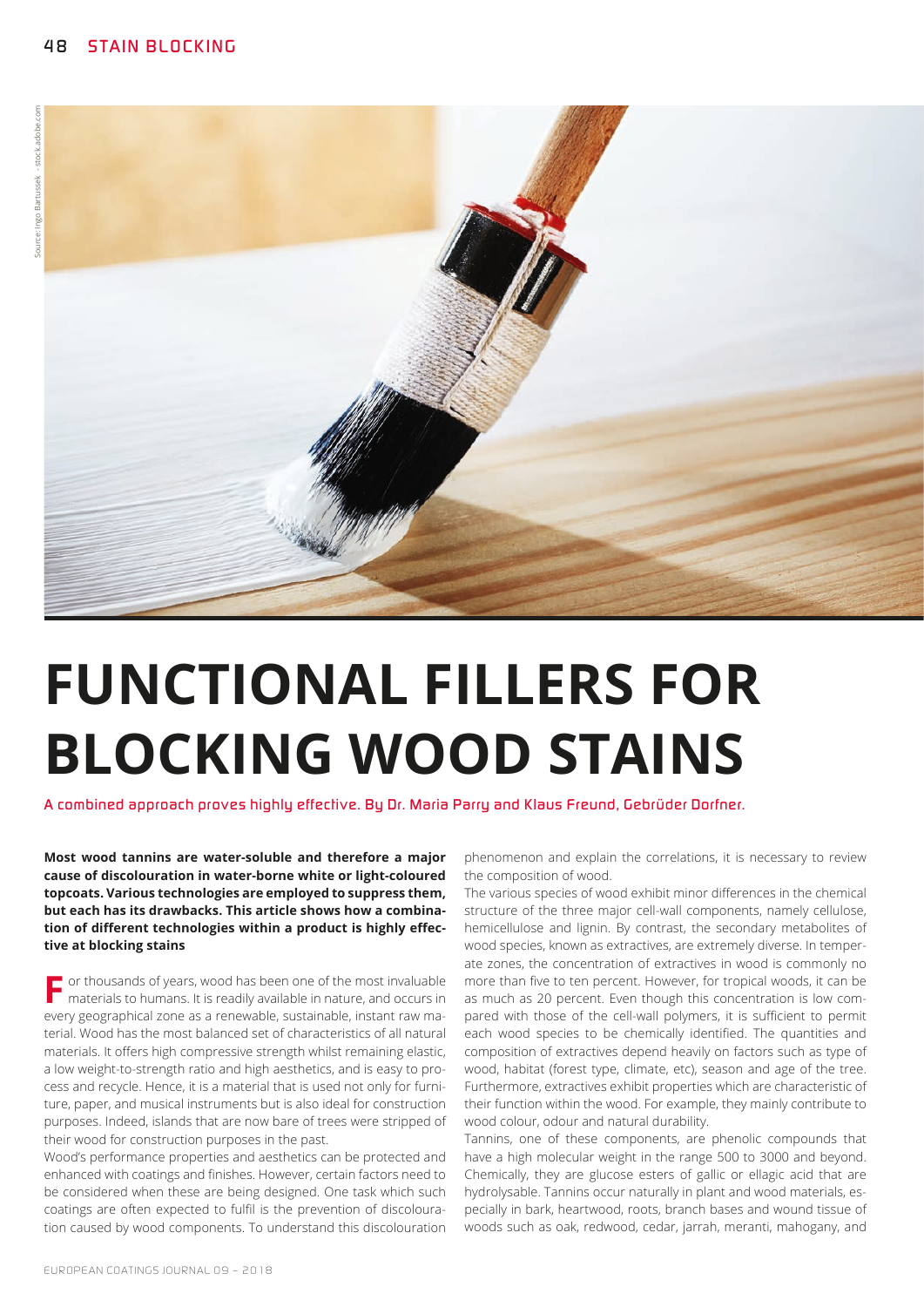*Figure 1: Pine, larch, merbau (from left to right).* 

## *RESULTS AT A GLANCE*

 $\rightarrow$  Water-soluble extractives in wood can cause coatings to fail prematurely.

 $\rightarrow$  To prevent undesirable staining of wood coatings, the extractives need to be inhibited with suitable stain-blocking systems.

 $\rightarrow$  The functional filler material presented in this paper offers a combination of barrier and adsorption functionality that outperforms a combination of conventional filler materials and additives.

 $\rightarrow$  Further benefits are simple addition, good compatibility and ease of handling.



*Figure 2: Lock-and-key mechanism of WSP.*



*Figure 3: Comparison of in-can viscosity after production, 24 hours, and 4 weeks at 40 °C.* 



merbau. They have been linked to plant defence mechanisms against mammalian herbivores and insects [4].

Most tannins are water-soluble extractives, which is precisely the dominant issue for water-borne white or light-coloured coatings. When a water-borne coating is applied to a wood substrate, the water causes the tannins to be released. During drying and as moisture evaporates, mostly reddish-brown tannins, as well as other watersoluble components in the wood, migrate into the coating where they cause permanent staining. This migration can recur upon each subsequent coating step, whereby the intensity of staining decreases with every applied coat. The effects of delayed tannin migration may appear when a dried, coated wood substrate is exposed to moisture, for instance heavy dew, rain, cleaning water, or condensation. The moisture penetrating into the coating system solubilises the encapsulated tannins and so they leach from within the wood into the coating film, where they cause unsightly stains. However, it is not just the solubility properties of tannin compounds which are responsible for the discolouration and staining of wood. Further aspects such as time, pressure, temperature, humidity and other environmental factors play a role as well.

In softwoods such as pine, larch and Douglas Fir, the wood components are commonly exuded from the knothole area and these woods also have a greater quantity of resin pockets that should be removed prior to coating. In highly porous woods and in most hard and tropical woods, especially oak, merbau and framire, the components are increasingly exuded from the pores, causing permanent staining and extensive discolouration. However, this is only a generalised distinction. There are often exceptions, such as Western Red Cedar, a softwood that gives rise to rather large, reddish discolouration.

Discolouration of white topcoats is a major commercial problem. In order that the various challenges just described may be overcome,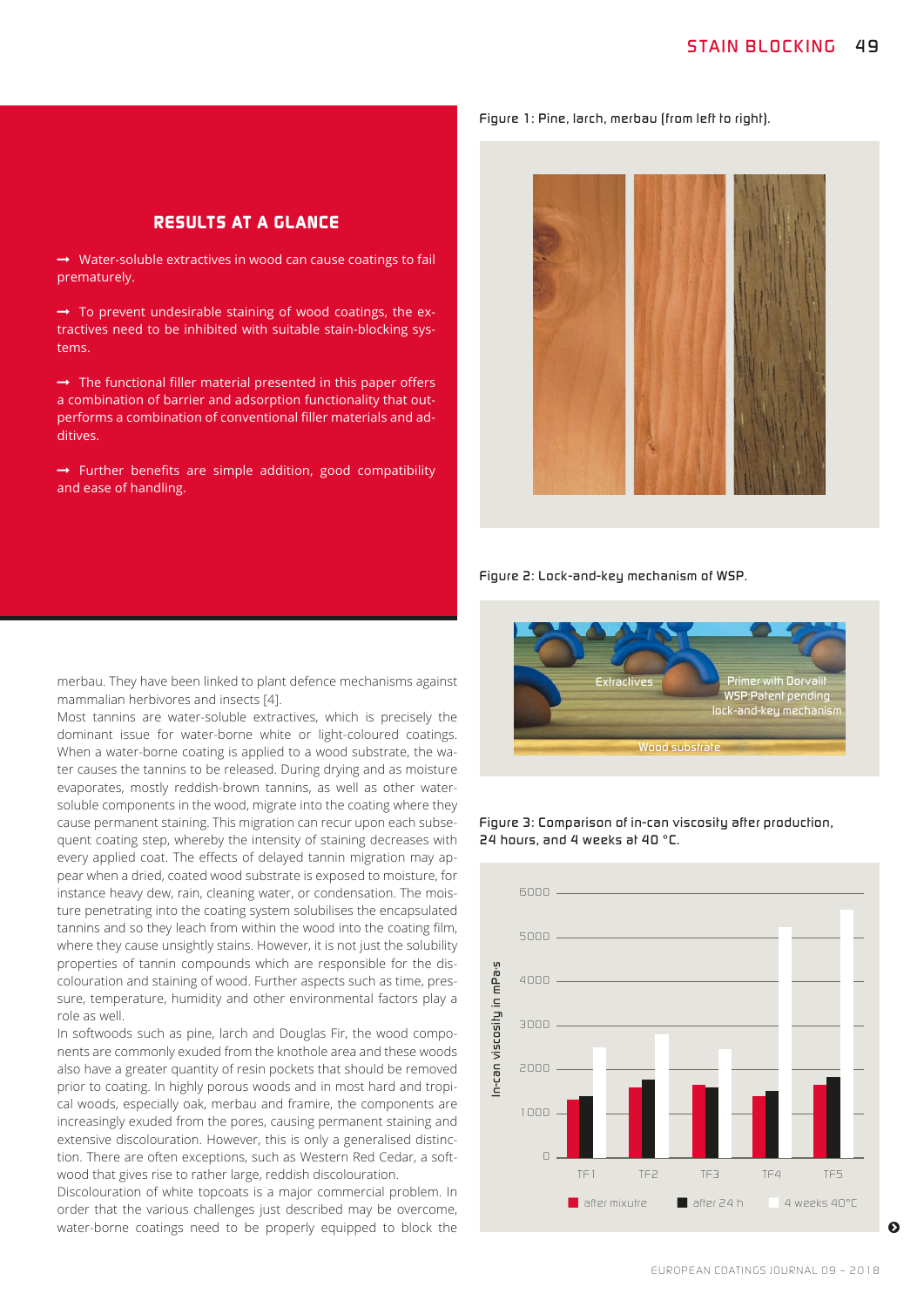$\bullet$  staining components. Several technologies exist, such as those presented below.

*Zinc derivatives:* Zinc oxide or zinc phosphates are often used for blocking wood extractives. However, these compounds are classified as hazardous to water. Products containing them at loading levels greater than 1 % are therefore subject to mandatory labelling. They

#### *Table 1: Comparison of formulations*

| <b>Item</b>                | <b>Raw Material</b>          | TF1  | TF <sub>2</sub> | TF3  | TF4  | TF5  |  |  |  |
|----------------------------|------------------------------|------|-----------------|------|------|------|--|--|--|
| 1                          | Water                        | 24.9 | 24.9            | 24.9 | 24.9 | 24.9 |  |  |  |
| Admix ilems 2-8 separately |                              |      |                 |      |      |      |  |  |  |
| 5                          | PUR thickening<br>agent      | 0.3  | 0.3             | 0.3  | 0.3  | 0.3  |  |  |  |
| 3                          | Webbing &<br>dispersion aids | 0.4  | 0.4             | 0.4  | 0.4  | 0.4  |  |  |  |
| 4                          | Anli-foaming<br>agent        | 0.1  | 0.1             | 0.1  | 0.1  | 0.1  |  |  |  |
| 5                          | TiO <sub>2</sub>             | 12.5 | 12.5            | 12.5 | 12.5 | 12.5 |  |  |  |
| 6                          | Calcium<br>carbonate         | 15   | $\overline{a}$  |      | 15   |      |  |  |  |
| 7                          | Kaolin                       |      | 15              | -    |      |      |  |  |  |
| 8                          | "Dorvalil WSP"               |      |                 | 15   |      | 15   |  |  |  |

*Disperse for 15 minutes*

*Admix items 9-14 separately*

| 9                   | In-can con-<br>servalive          | 0.2  | 0.2  | 0.2  | 0.2  | 0.2  |  |  |
|---------------------|-----------------------------------|------|------|------|------|------|--|--|
| 10                  | Anli-foaming<br>agent             | 0.2  | 0.2  | 0.2  | 0.2  | 0.2  |  |  |
| 11                  | -P-Amini-P-mp-<br>thyl-1-propanol | 0.2  | 0.2  | 0.2  | 0.2  | 0.2  |  |  |
| 12                  | HASE Ihickening<br>agent          | 1.2  | 1.2  | 1.2  | 1.2  | 1,2  |  |  |
| 13                  | Acrylate disper-<br>sion          | 45.0 | 45.0 | 45.0 | 45.0 | 45.0 |  |  |
| 14                  | Stain blocking<br>addilive        |      |      |      | 2    | з    |  |  |
| Stir for 10 minutes |                                   |      |      |      |      |      |  |  |
| Sum                 |                                   | 100  | 100  | 100  | 102  | 103  |  |  |
|                     |                                   |      |      |      |      |      |  |  |

*Figure 4: Standard formulation on a primed sample of merbau (primer and commercial topcoat with a uniform coating thickness of 200 μm).*



are often incompatible with other ingredients in the coating and this can raise the viscosity and shorten the shelf life.

*Additives:* Liquid additives based on zirconium / aluminium composites react with the migrating wood components to yield complex compounds. A formulation containing these additives may experience incompatibility with other coating ingredients and lead to a viscosity rise during storage.

*Cationic binders:* By virtue of their chemical properties, cationic binders are highly effective at blocking wood extractives. However, the downside is that they must not be combined with anionic compounds, as that would induce coagulation of the polymers. Consequently, separate production lines and equipment are required for cationic-based formulations. Often, it is not possible to utilise some additive products in the formulations.

*Filler materials:* Platelet-shaped filler materials are particularly good at supporting the functionality of stain-blocking primers. The fillers lengthen the migration routes while simultaneously forming a barrier layer. This effect can be enhanced by packing the filler materials as densely as possible using appropriate filler combinations of different grain size and shape. However, this protection is only effective for a limited period of time. Furthermore, formulating with these raw filler materials is both complex and challenging. Not only does stain-blocking functionality need to be provided, but it is important not to neglect application properties, processability, and adhesion characteristics as well.

#### **THEORY: REDUCE COMPLEXITY BY COMBINING DIFFERENT MECHANISMS**

By combining different active mechanisms within a product, it is possible to reduce the complexity of the formulation and therefore the number of potential sources of defects.

The approach adopted by Dorfner in its wood-stain protection (WSP) technology is to combine the barrier function and dispersing properties of a platelet-shaped filler with an effective, permanent adsorbend layer around the filler. The dispersion of a the solid filler material provides a highly uniform distribution, and also a firm adhesion within the coating film, where the adsorption layer is well distributed and unable to migrate. The barrier function inhibits migration of wood components while the adsorbent layer binds to the substances responsible for staining in the manner of a lock and key (*Figure 1*). Here, the crucial factors are the choice of filler that will carry the adsorbend material (appropriate particle size and aspect ratio) and of suitable treatment media to create the adsorbend layer around the filler material.

#### **TEST CRITERIA AND EXPERIMENTAL PROCEDURE**

The product that emerged from initial screening was tested according to the following criteria:

- > Incorporation into water-borne coating systems
- > Impact on the shelf life of the coating material
- > Blocking properties towards the wood components

The incorporation properties were assessed by adding the functional (treated kaolin) filler material to a water-borne wood primer (TF3). For comparison, the same formulation was created first with a conventional calcium carbonate (TF1, *Table 1*) and then with an untreated kaolin (TF2, *Table 1*). The fillers were added in the same order to the slurry, which was then dispersed with an agitator for 15 min at 3000 rpm. The formulations were then examined for any agglomerates or other abnormalities but no abnormalities were found. Repeat examination after finalisation with the remaining ingredients verified these results. Additionally, two formulations with the untreated filler materials were created (TF4 & TF5, *Table 1*) To each of these two formulations, 2 % of a stain-blocking additive was added. The shelf life of the